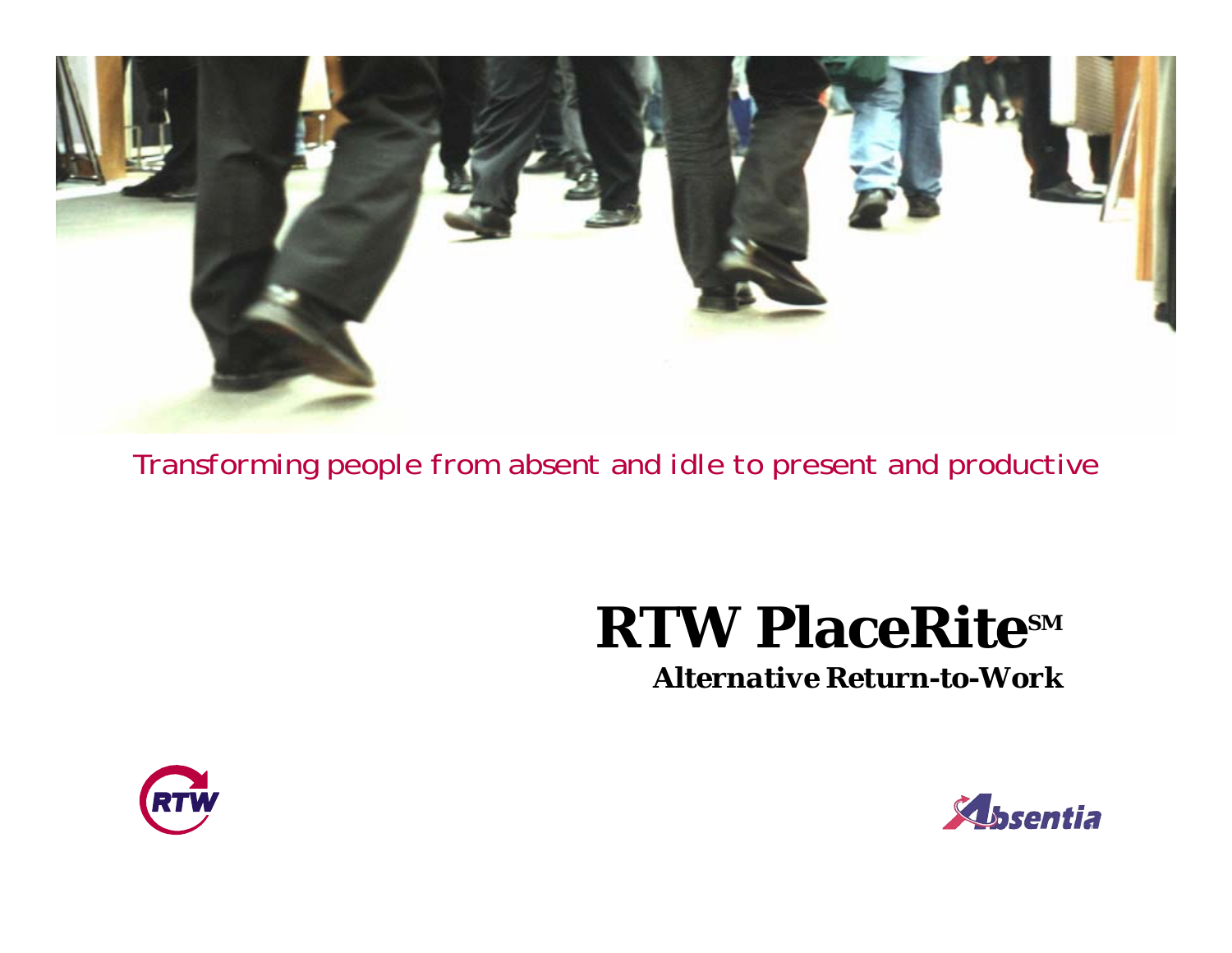



- $\checkmark$  Founded in 1983
- $\checkmark$  Headquartered in Bloomington, MN
- $\checkmark$  Service capabilities throughout the United States
- $\checkmark$  Multiple solutions to reduce employee absence

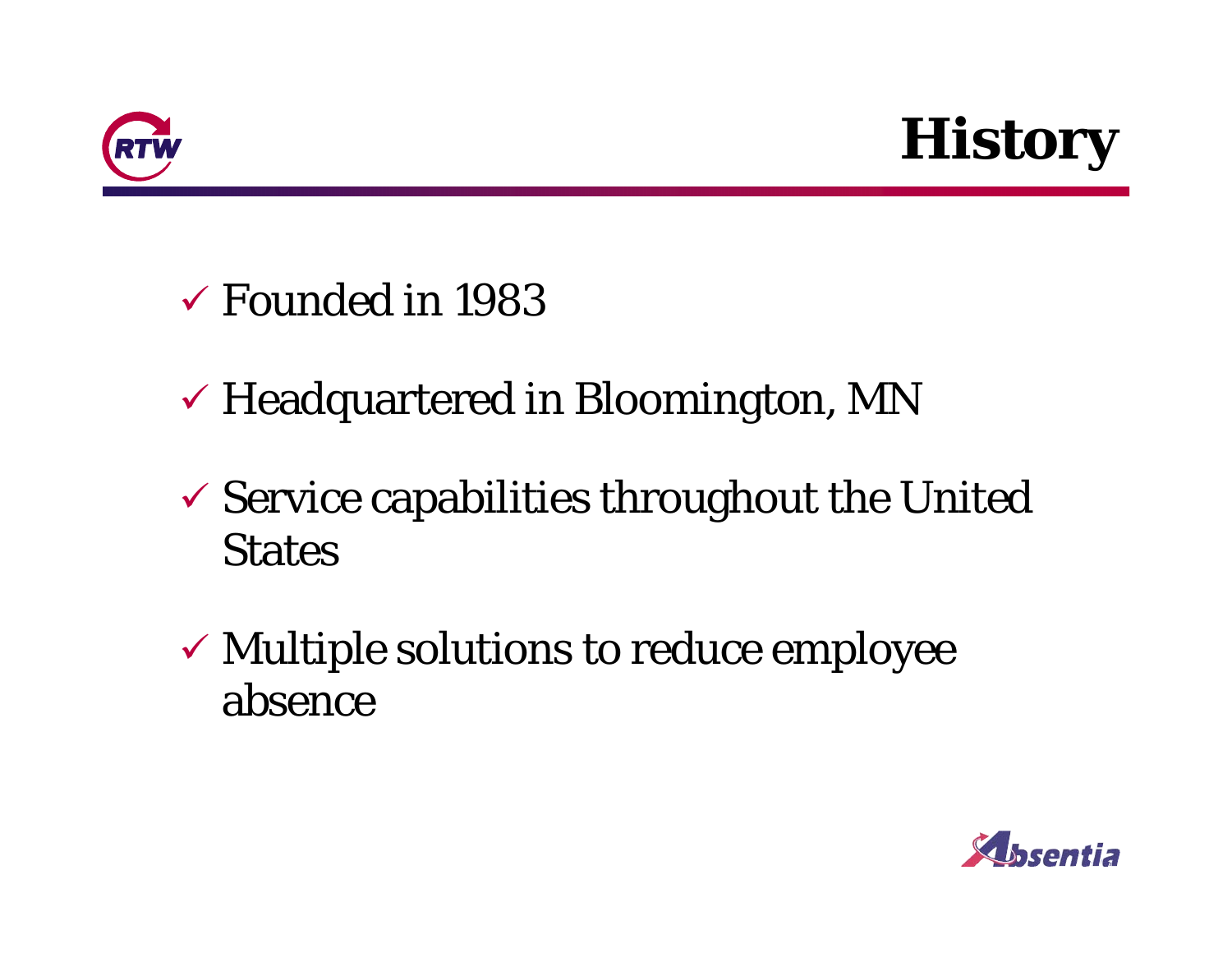

#### **Consulting Services**



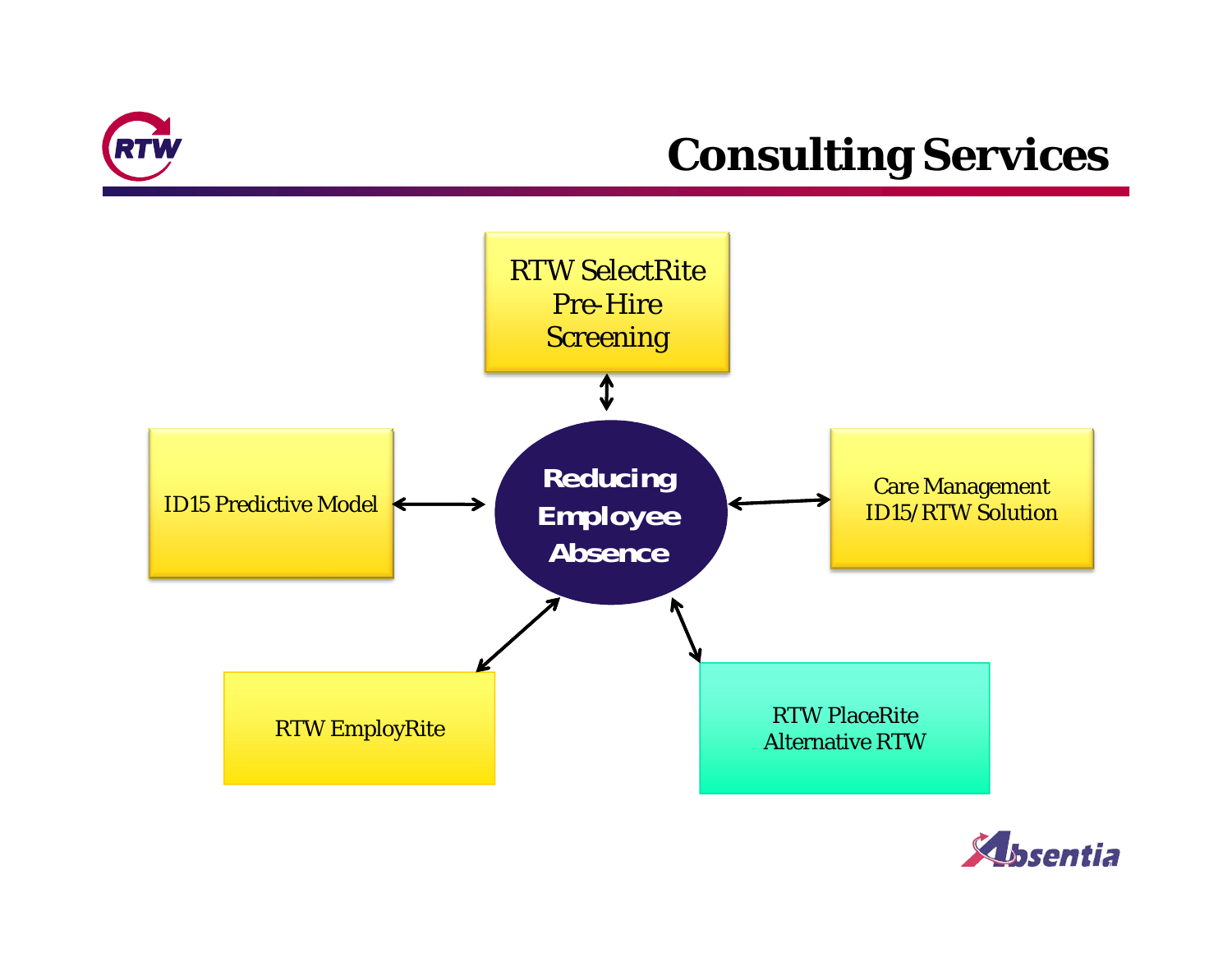

- $\checkmark$ Over 2000 network locations
- $\checkmark$  $\checkmark$  Customizable- additional locations can be added
- $\checkmark$  Experienced in Union issues and with a broad variety of types of employment
	- ¾ Trucking Companies
	- ¾Grocery Store Chains
	- ¾Hotel and Restaurant chains
	- ¾Production lines and Repetitive Motion
	- ¾Injuries/restrictions
	- ¾ Temp Labor
- $\checkmark$  Consistent valued work is identified for injured employees on a full or part time basis dependent on their written work restrictions

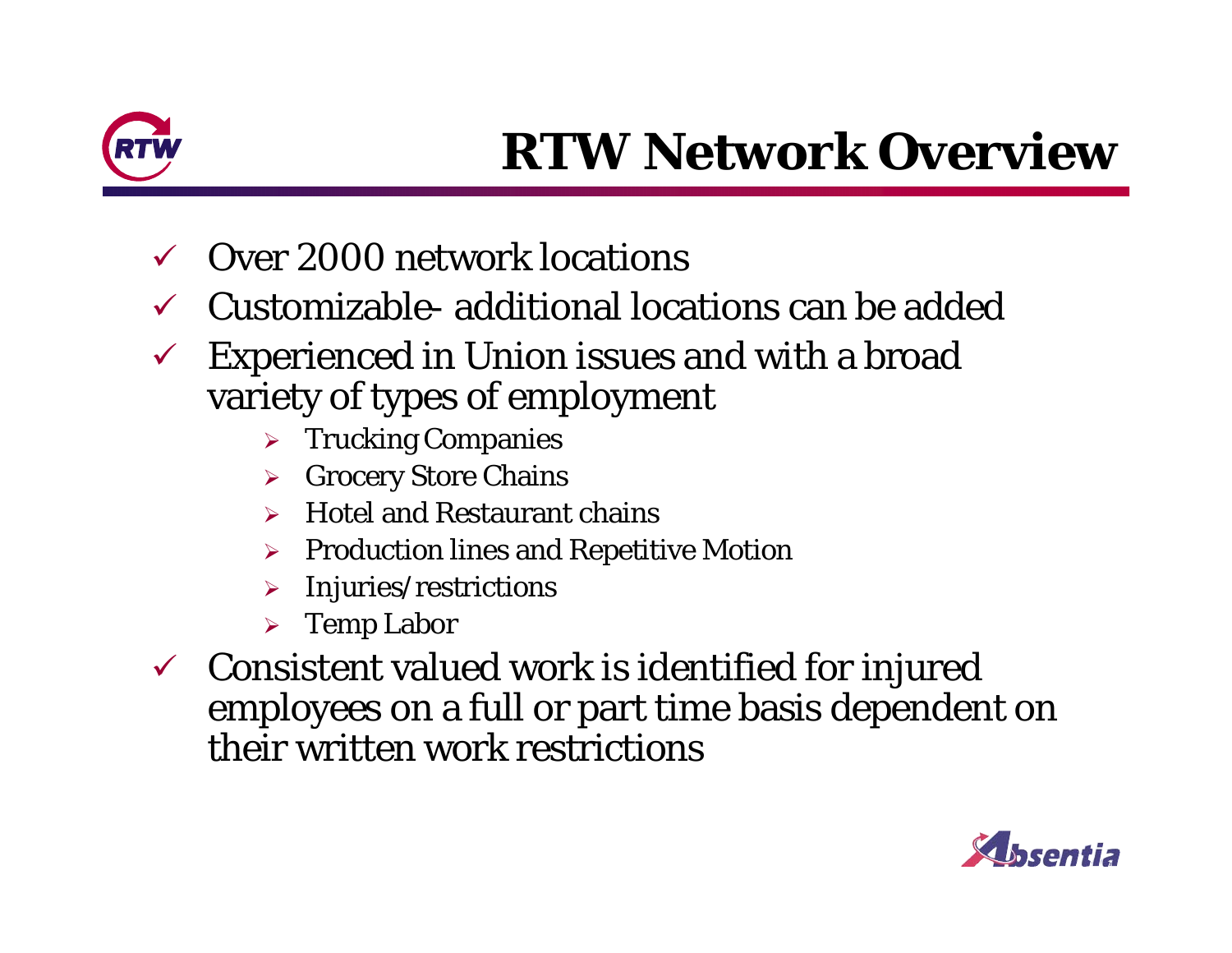

# **The Process**

# 1 **Intake Case**

- $\checkmark$  Receive "Return to Work Referral Form"
- $\checkmark$  Identify job opportunities at Non Profit Organization

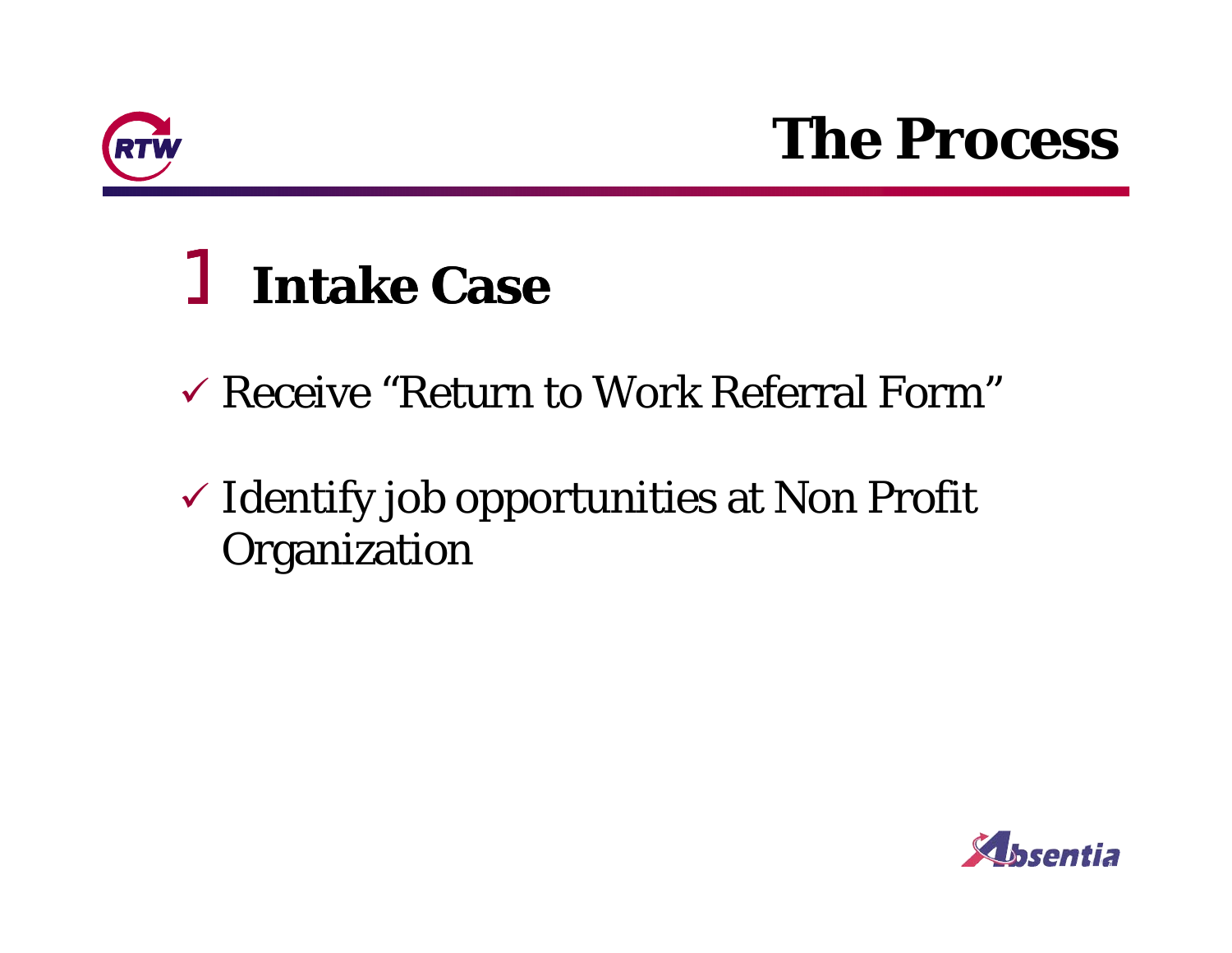

# **The Process - Continued**

# 2 **C di C Coordinate Case**

- $\checkmark$  Match employee's abilities to job
- $\checkmark$  Coordinate placement and start date
- $\checkmark$  Send sample offer letter to Employer and copy to TPA (if required)
- $\checkmark$  Employer sends offer letter to injured worker via regular and certified mail
- $\checkmark$  Conduct attendance call on first day
- $\checkmark$  Conduct follow-up calls every 2 weeks thereafter
- $\checkmark$  Injured worker provides signed time sheet to Employer for payroll processing

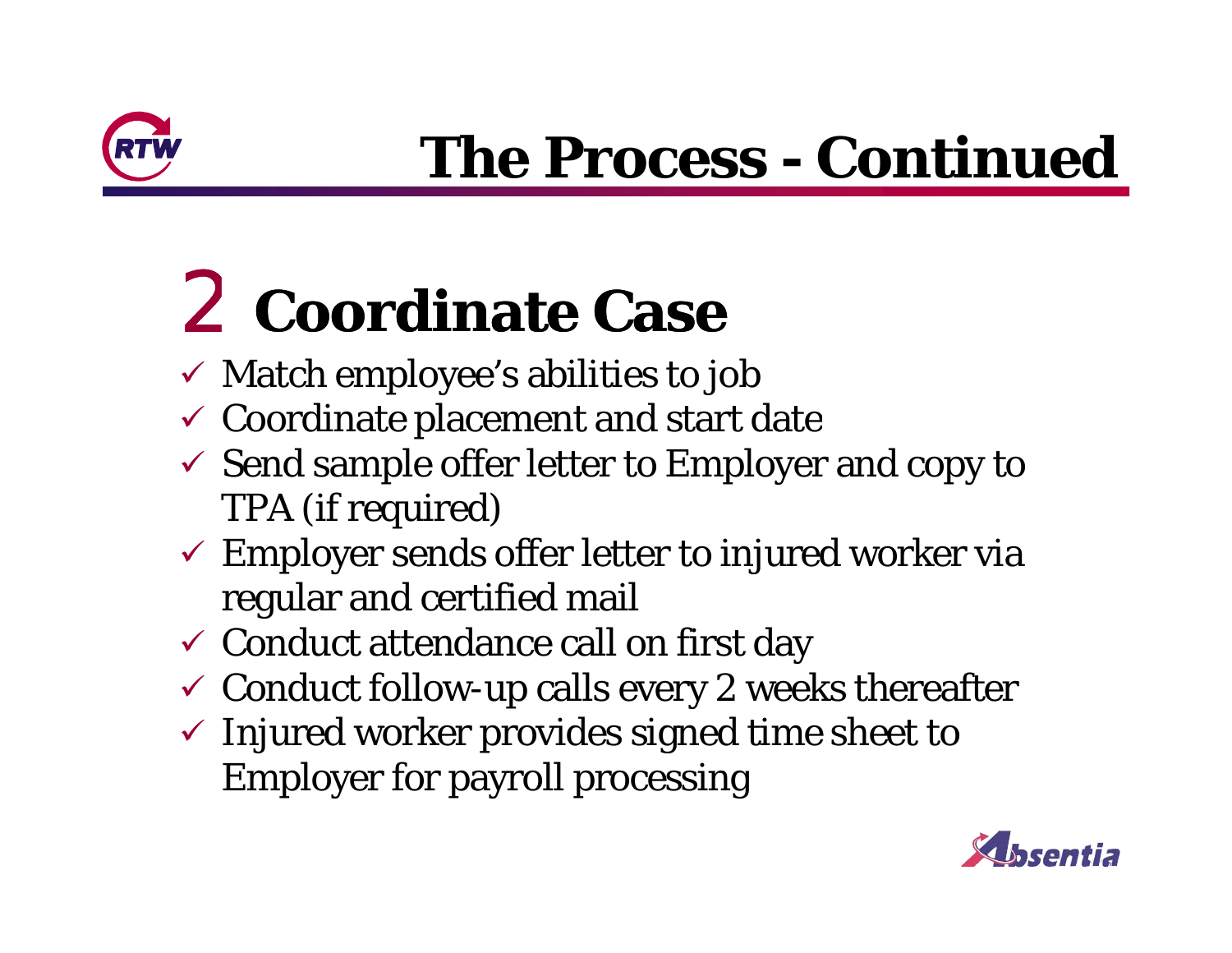

# **The Process - Continued**

# 3 **Close Case**

 $\checkmark$  Program ends at 180 days or when injured worker is released by Doctor to full-duty

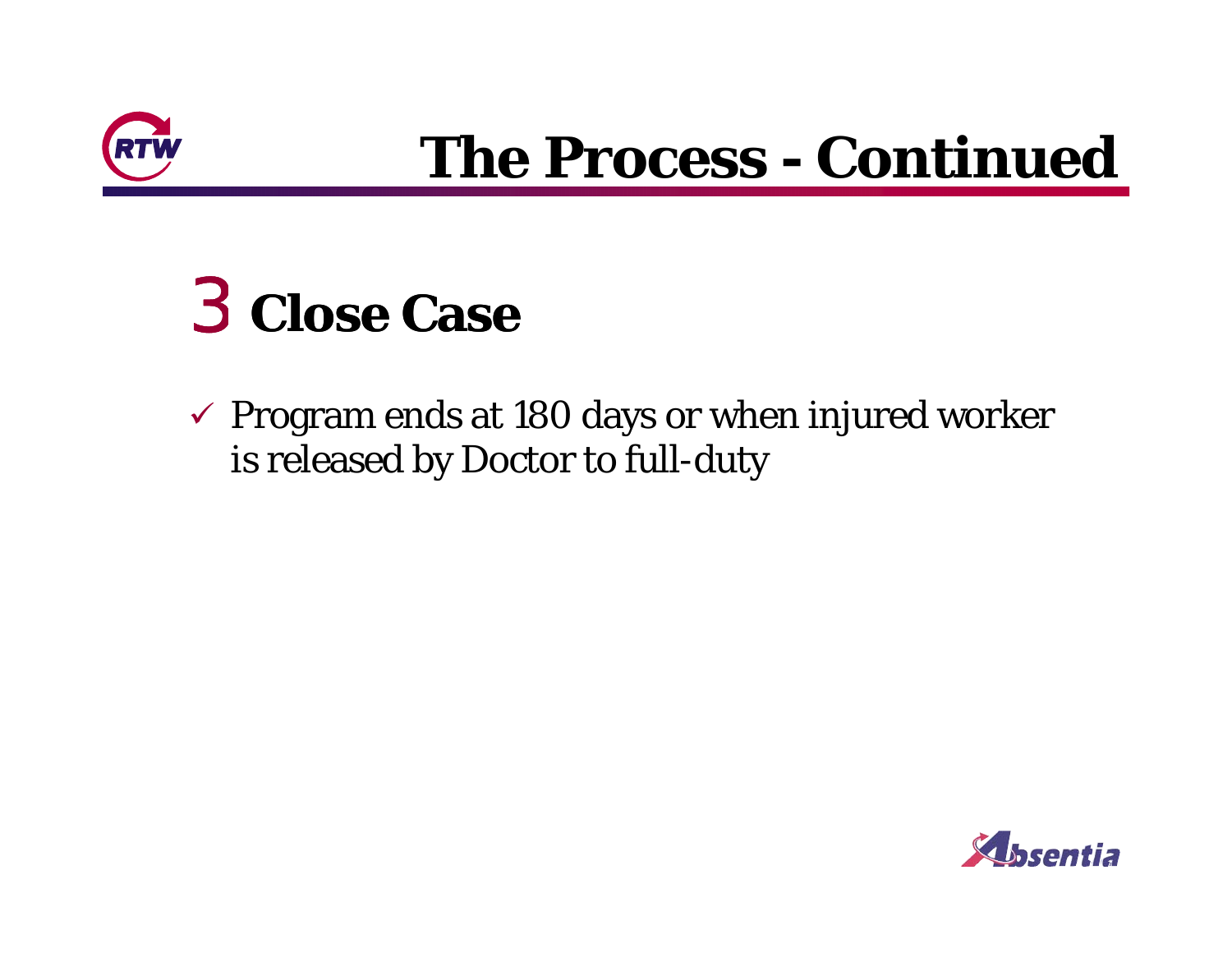

### **Results**

- $\checkmark$  92% of injured workers' benefits were ended within one week of referral
	- $\sim$  25% participated in Return to Work program
	- $\checkmark$  16% refused work, benefits terminated
	- $\checkmark 51\%$  returned to full duty work, benefits terminated
- $\checkmark$  Average lost time per claim reduced by 28 days
- $\checkmark$  Re-injury rate less than  $\frac{1}{2}\%$

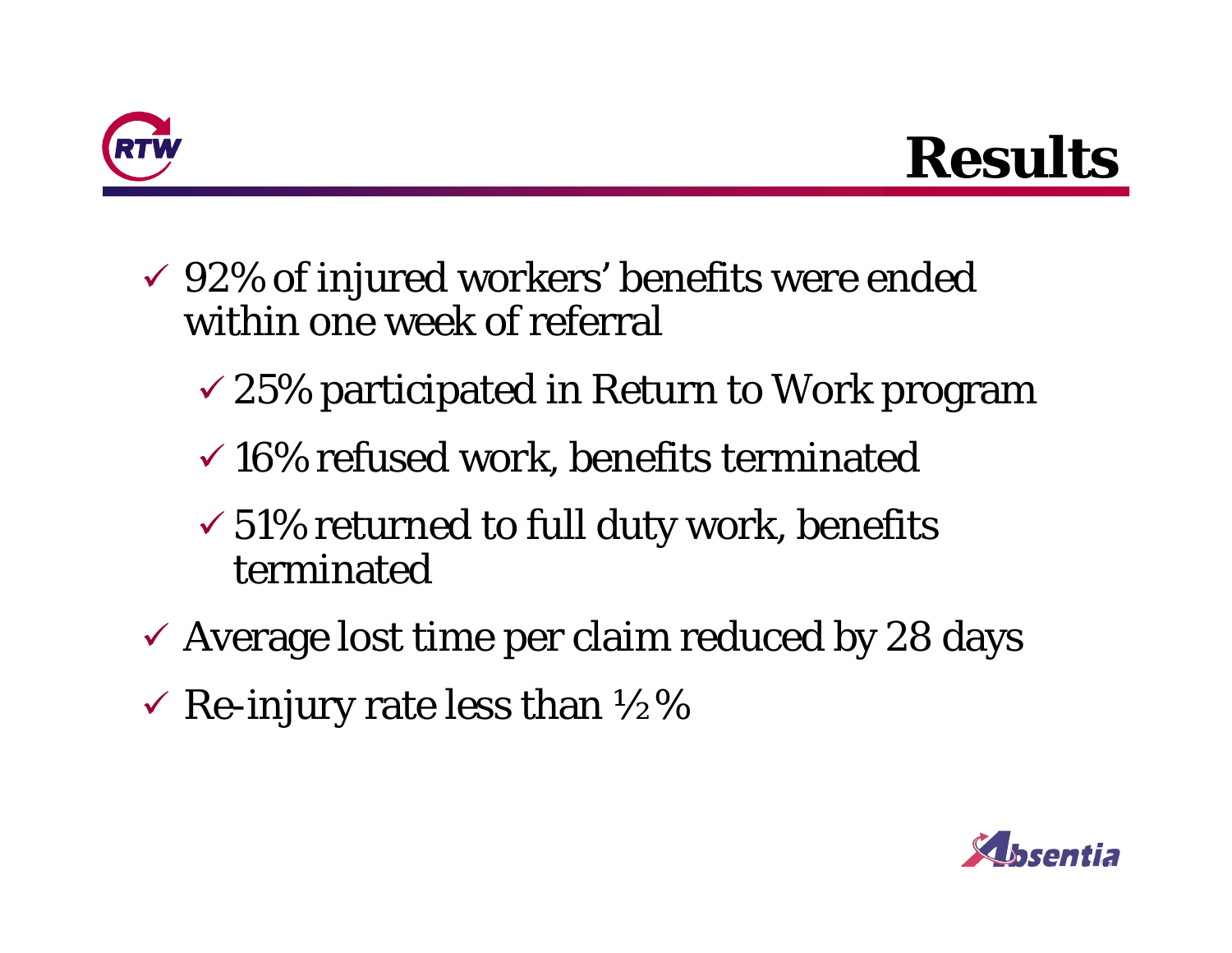

### **Importance of Alternative RTW**

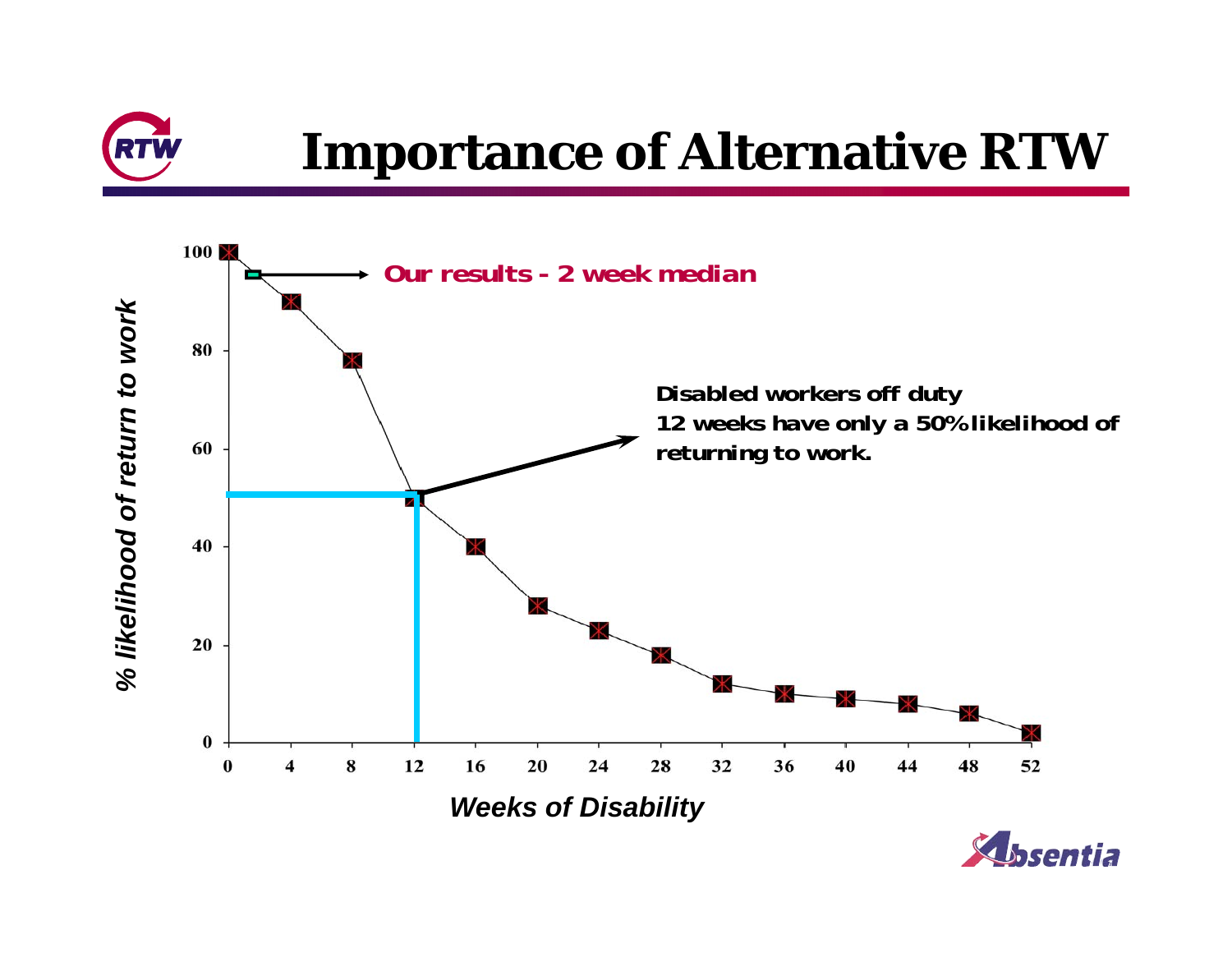

- $\checkmark$  ADA approved work environment
- $\checkmark$  Shifts focus from pain to recovery
- $\checkmark$  Allows recovery to take priority over production expectations
- $\checkmark$  Regain confidence
- $\checkmark$  Improve morale
- $\checkmark$  Provides real work for continued pay (by Employer)
- $\checkmark$  Keeps injured worker engaged in work and life
- $\checkmark$  Keeps employees from becoming dependent on work comp system

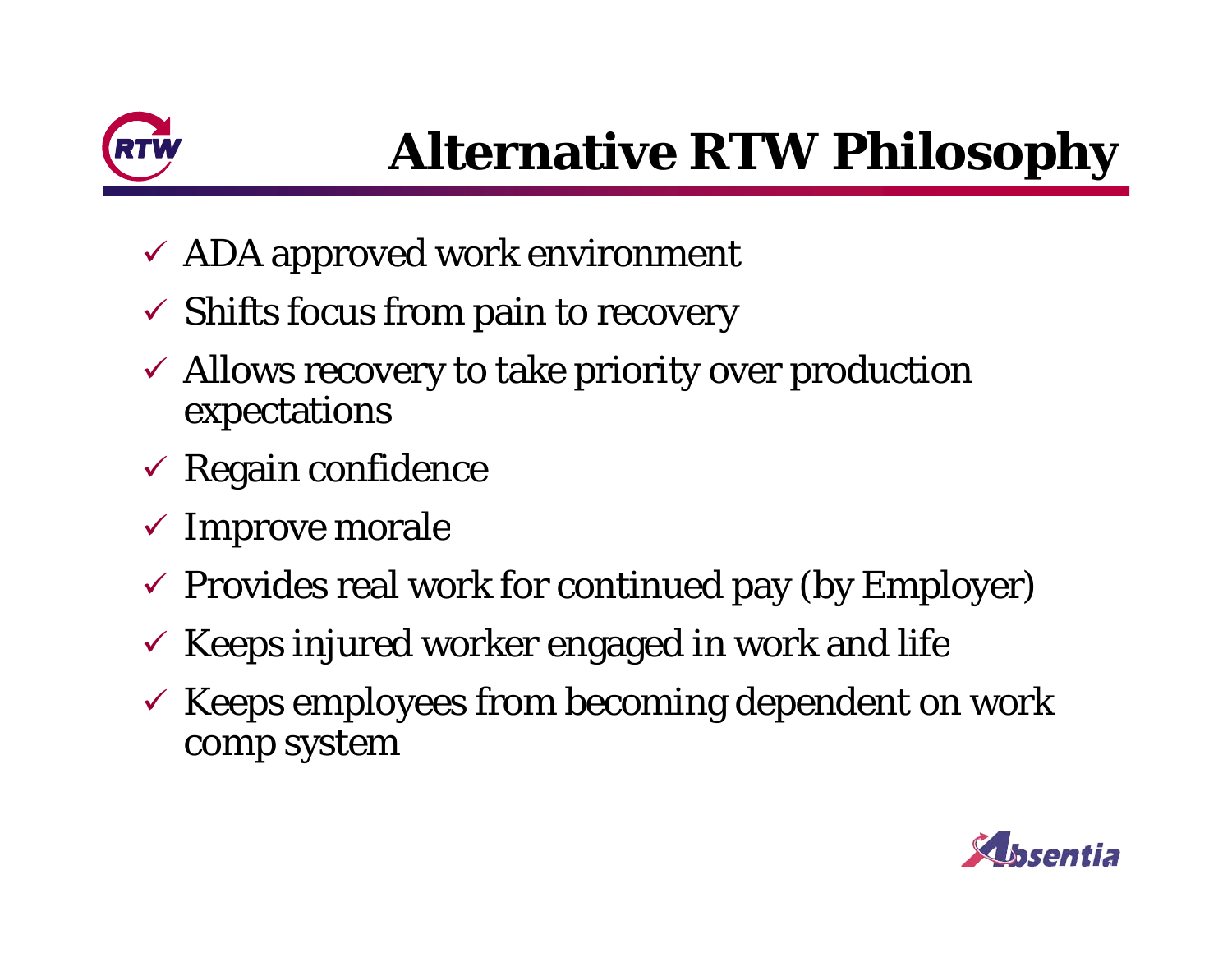

- $\checkmark$  Supplement or Substitute for in-house return to work program
- $\checkmark$  Positive Public Relations for company within the community (some states offer community tax credits)
- $\checkmark$  Can Reduce TTD exposure on claims, accelerating closure and reducing claim cost
- $\checkmark$  Aids in proving employability, averts Perm Total designations (injured employee can build resume, develop improved self esteem)

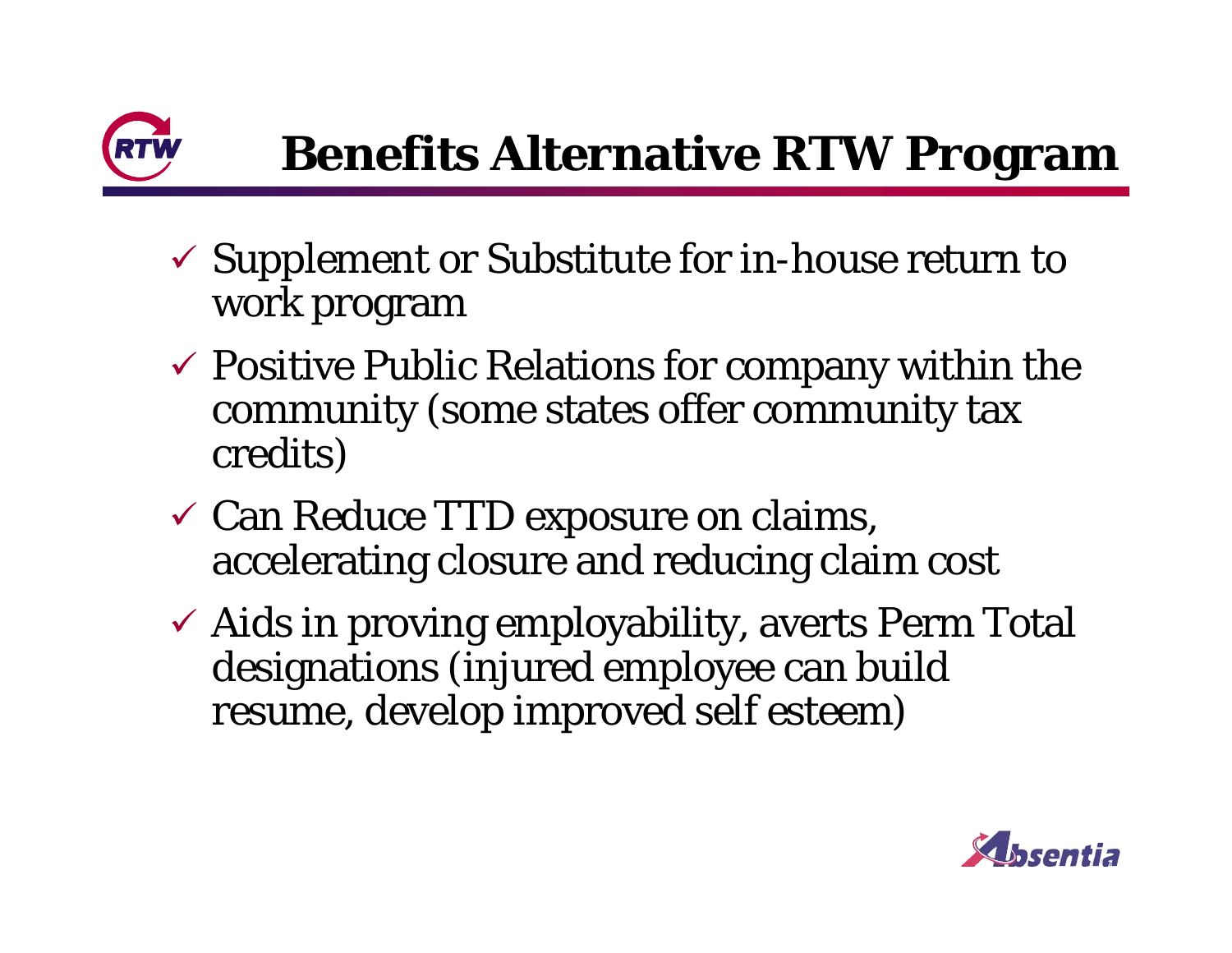

- $\checkmark$  Job offer at non profit organization's site carries same weight and responsibility as position at regular work environment
- $\checkmark$  Standards of timeliness, behavior and appropriate attire must be maintained at transitional duty job site
- $\checkmark$  If employee no shows, or refuses light duty assignment it could render them ineligible for TTD benefits

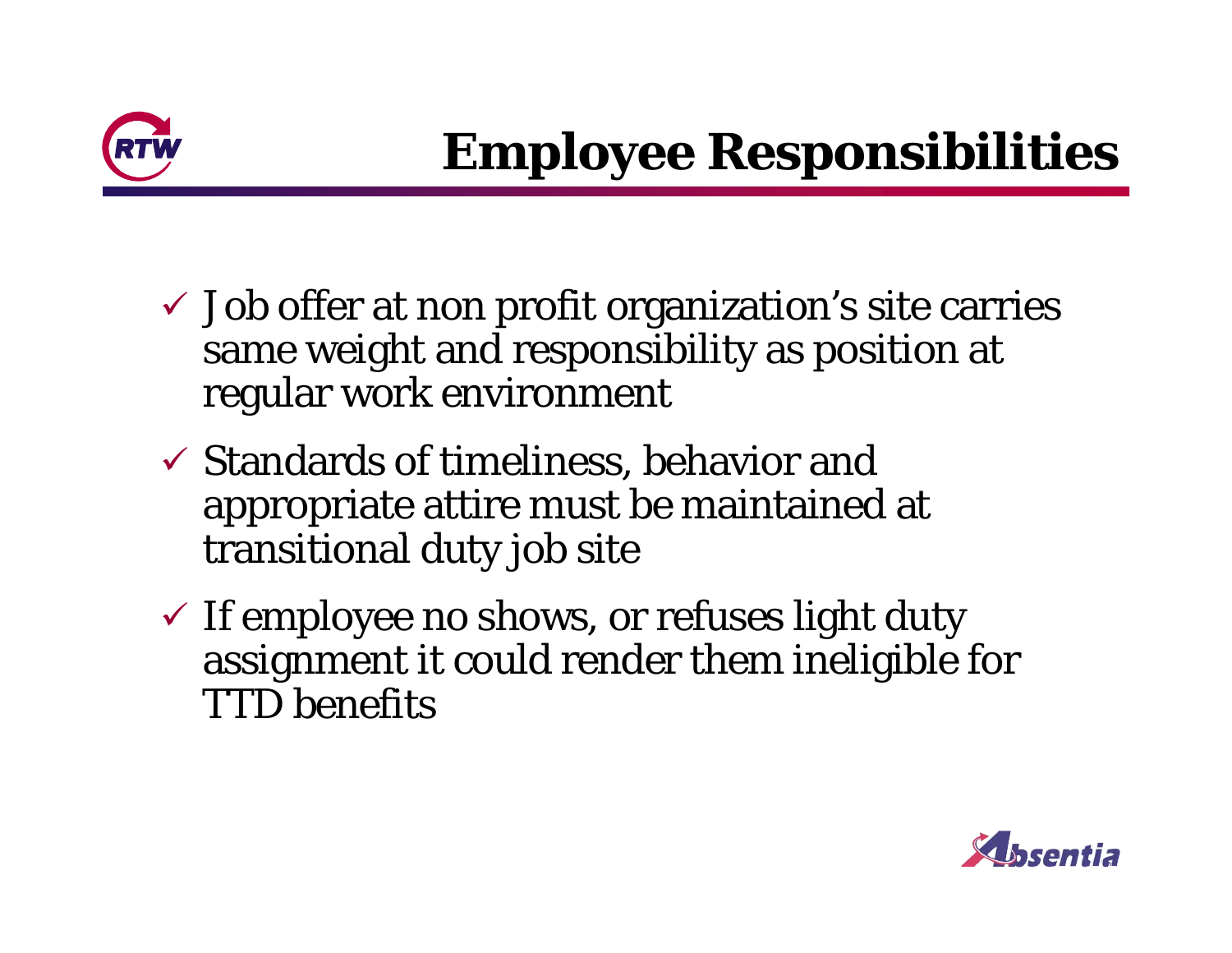

- √ Go to <u>www.rtwi.com/placerite</u>
- $\checkmark$  Create a User Profile
- $\checkmark$  Fill Out Referral Form and Click Submit
- $\checkmark$  RTW Will Develop Non-Profit Organization network, as needed
- $\checkmark$  RTW Will Work with your Claims Administrator
- $\checkmark$  RTW Will Comply to State Laws
	- $\triangleright$  If transitional duty refused, can benefits be terminated?
	- $\blacktriangleright$ Can injured employee work alternative hours/shifts?
	- $\triangleright$  What is maximum travel distance allowed from home to job?
	- $\triangleright$  Is state mandated wording required in offer letter?

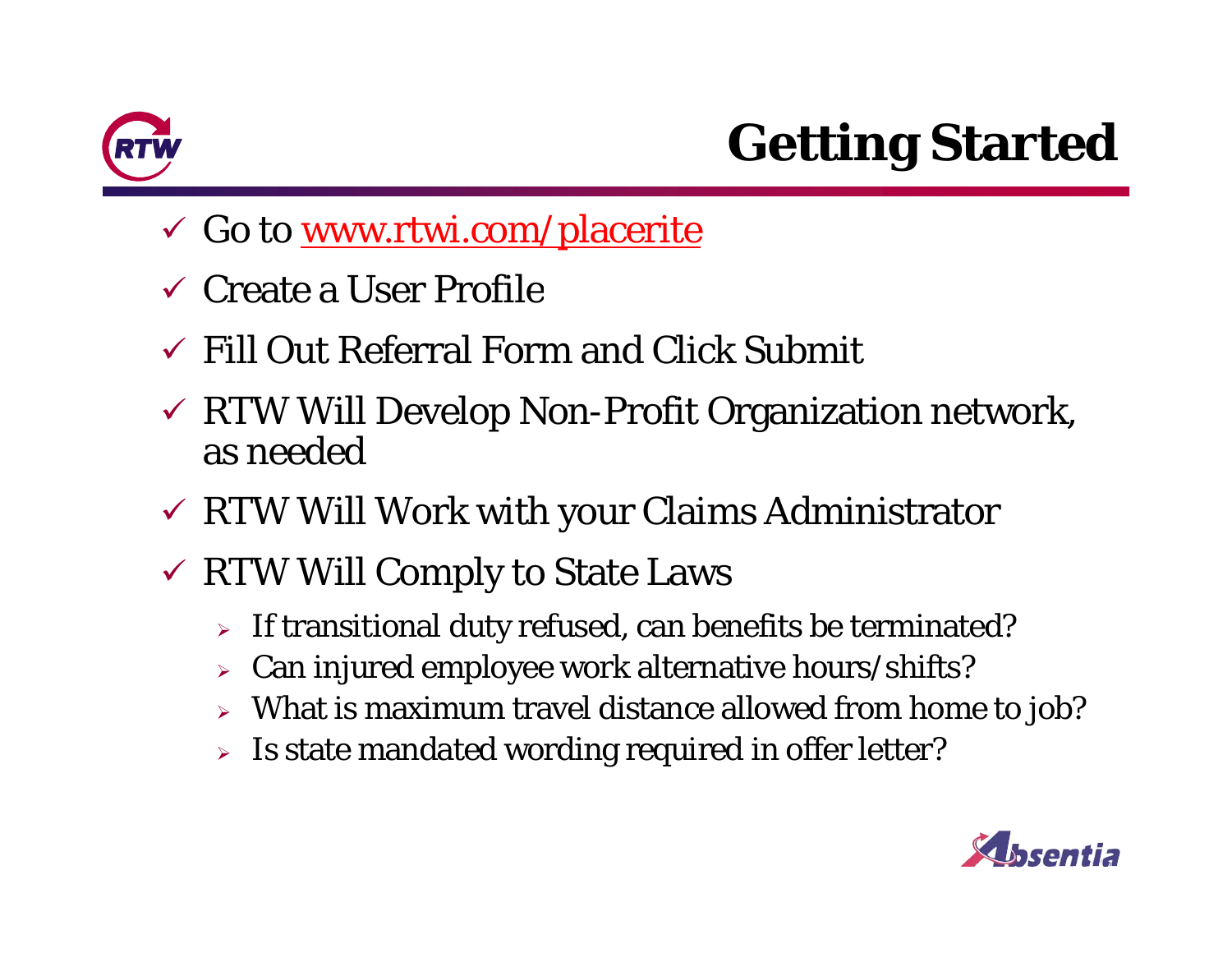

### **RTW PlaceRite Workflow**